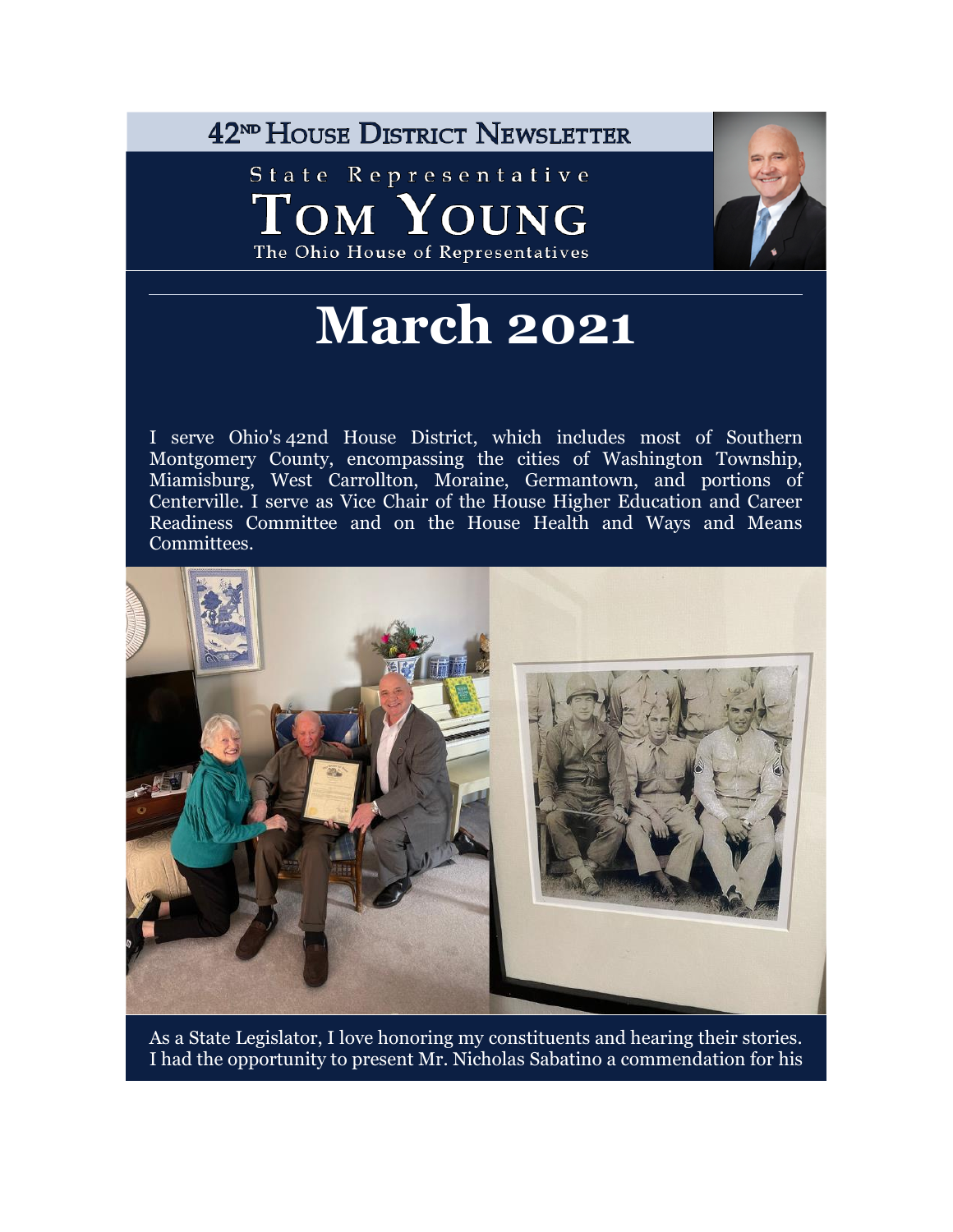102nd birthday earlier this month. Mr. Sabatino is a World War II Veteran and has made a mark on our community over the years!

## **Watch your state leadership in action...**

Join me on the House floor and in committee hearings by live streaming all meetings at ohiochannel.org! The link below will take you directly to the site.

[Click Here](http://ohiochannel.org/)

## **Are you experiencing unemployment fraud?**

Please visit the website linked below:

### [Click Here](https://urldefense.com/v3/__https:/unemploymenthelp.ohio.gov/__;!!AC6e5FAr!isqtuzr2kcSPsbeyo-mxnqtnwxGhuvCgHW3u01fED0r6ZMYdExf9sqgvVRvC6Lv7liH1V6DGHFVA$)

- Select the red button labeled "Report Identity Theft."
	- Completing this form allows the Ohio Department of Job and Family Services to 1) make sure the fraudulent claim is locked and 2) correct your 1099 form (if you received a false one)
- You can also visit the Attorney General's website for additional resources:



## **What's happening on the House Floor?**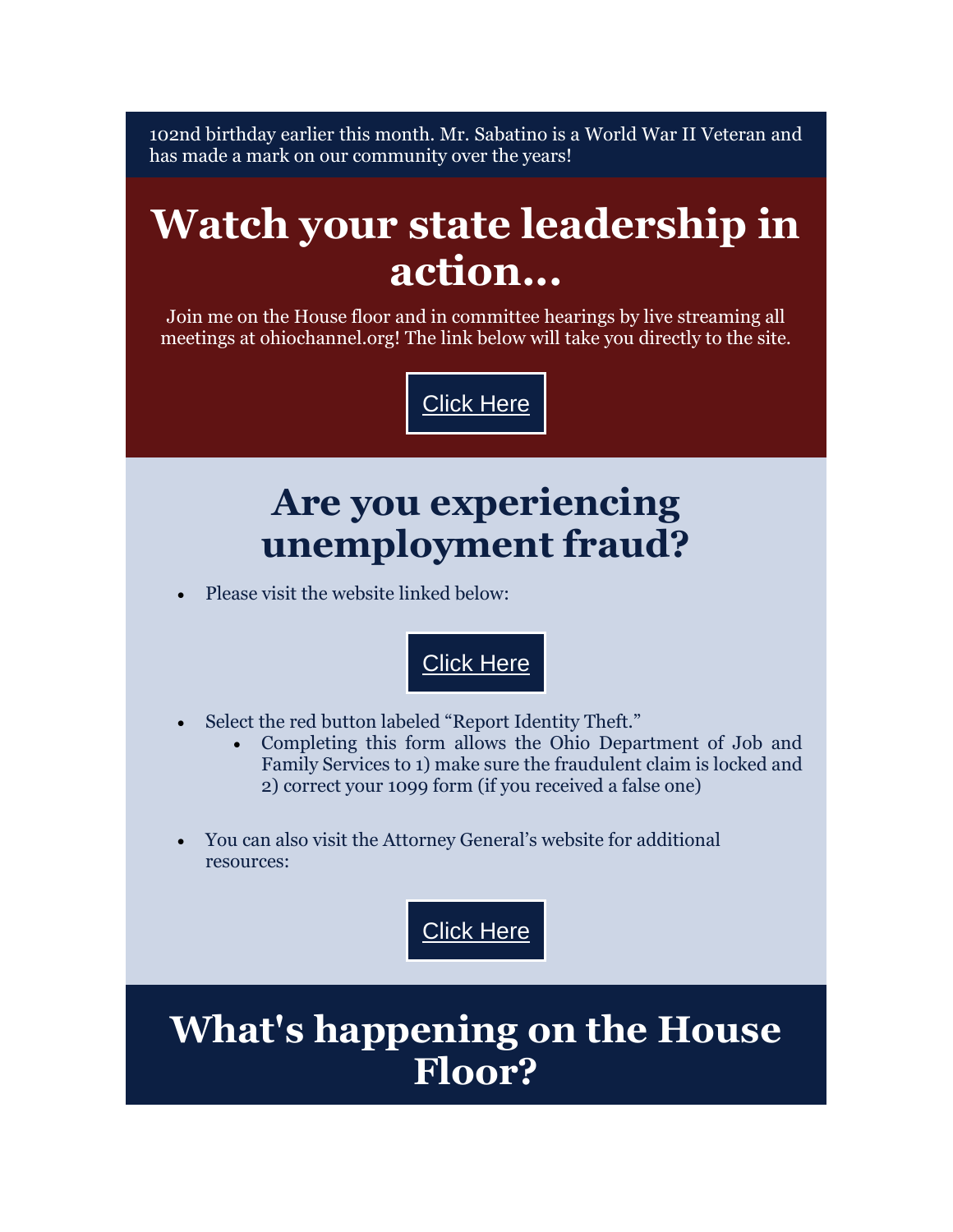Did you know nearly one million Ohioans lack a reliable internet connection and about 300,000 households have no broadband options at all?

I had the honor of co-sponsoring and voting in favor of House Bill 2, which creates Ohio's first ever Residential Broadband Expansion Program. Read more about House Bill 2 below!



**For Immediate Release:** February 18, 2021

#### **Broadband Expansion Legislation Passes Ohio House**

COLUMBUS – The Ohio House of Representatives today passed House Bill 2 with a sweeping vote of 91-5, announced State Representative Tom Young (R-Washington Township).

This bipartisan bill is a priority piece of legislation that helps expand broadband access to unreached communities across Ohio.

"Reliable internet connection is something every Ohioan should have the right to," said Young. "While this issue was present long before the COVID-19 pandemic, it has been exacerbated under the current circumstances. As the majority of our students and workforce are continuing to learn and work remotely, we must provide them the necessary resources to do so successfully."

Nearly one million Ohioans lack a reliable internet connection and about 300,000 households have no broadband options whatsoever.

House Bill 2 creates Ohio's first ever Residential Broadband Expansion Program. Through this program, broadband providers are given a pathway to apply for grants intended to offset construction cost hurdles and facilitate the expansion of high-speed internet and all broadband services to unserved householders across Ohio.

The measure now heads to the Senate for consideration.

 $30<sub>1</sub>$ 

State Representative Tom Young is serving his first term in the Ohio House of Representatives. He represents the 42nd District, which consists of a portion of Montgomery County.

For more information, contact Representative Young's office at 614-466-6504 or rep42@ohiohouse.gov.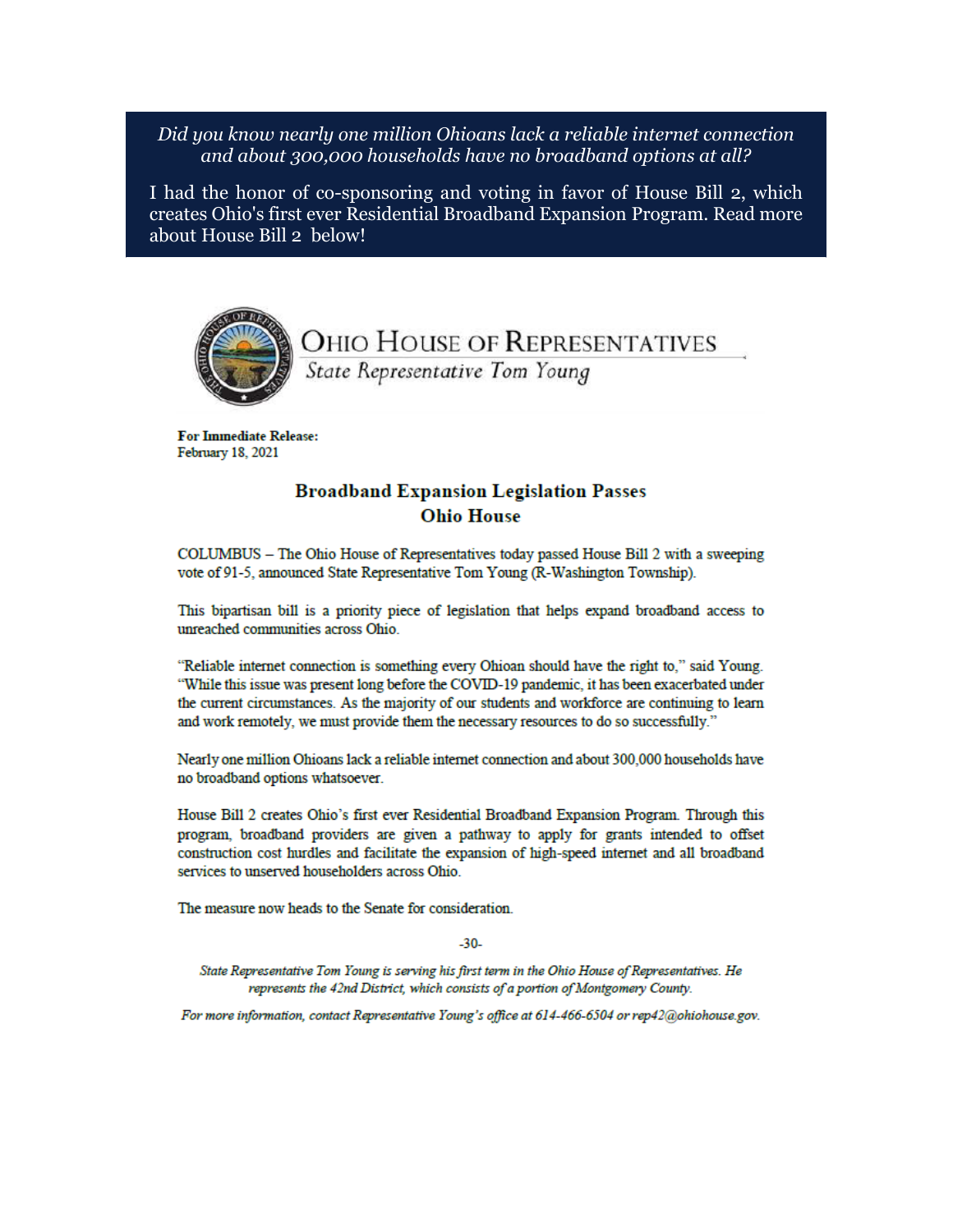The Ohio House unanimously passed House Bill 7, which enacts changes to Ohio's probate and trust laws. The bill now awaits consideration from the Senate. Read more about House Bill 7 and its key provisions by clicking below!



House Bill 51 also unanimously passed the House floor. Known as the Auditor Emergency Assessment Act, HB 51 would give county auditors the authority to provide tax relief to Ohio's property owners with damaged or destroyed property. Click below for more information!

[Click Here](https://ohiohouse.gov/legislation/134/hb51)

Finally, the Ohio House took important steps in passing two major pieces of legislation on March 10th: Senate Bill 22 and House Bill 128. I am proud to say I voted in favor of both of these bills!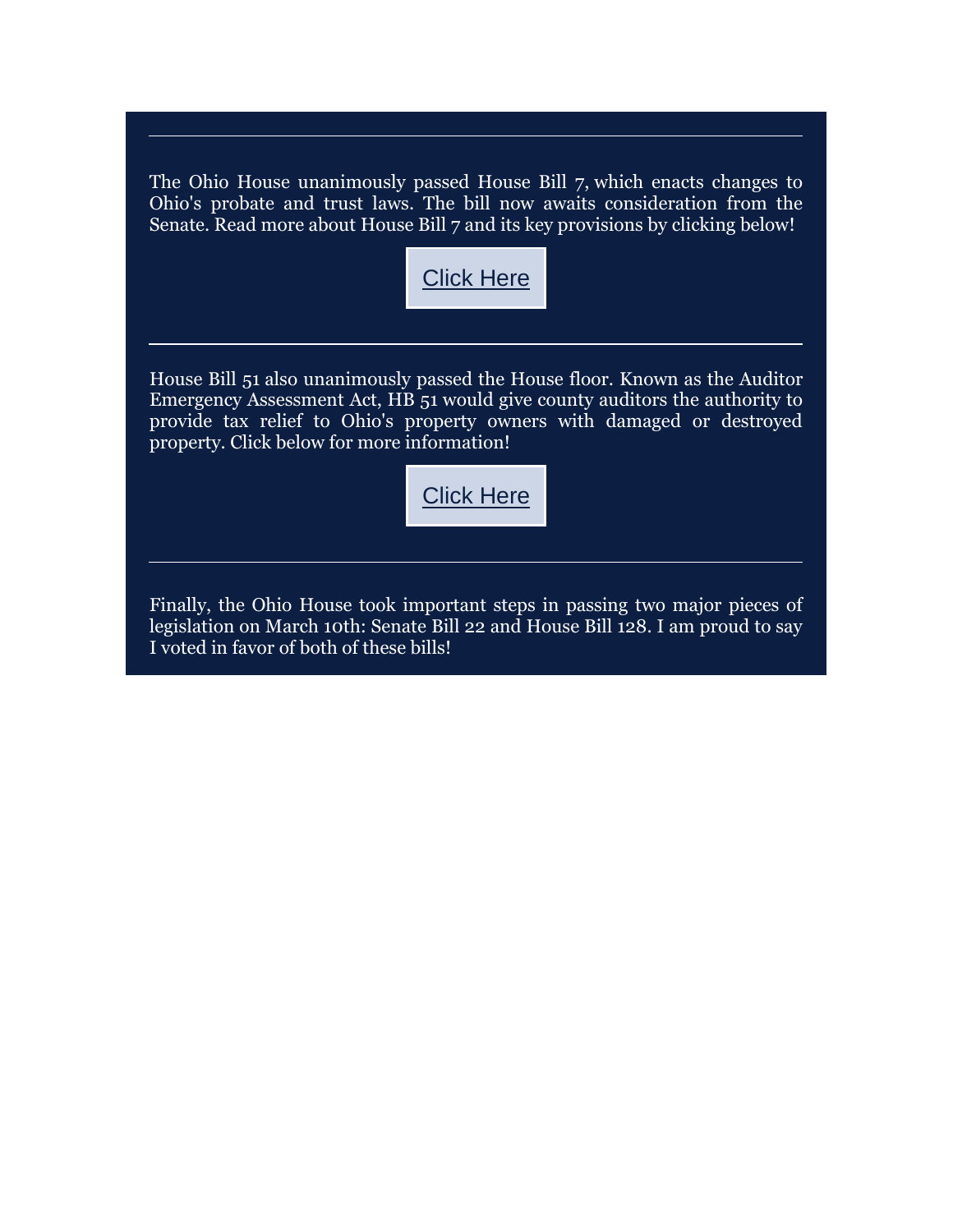

**OHIO HOUSE OF REPRESENTATIVES** 

State Representative Tom Young

**For Immediate Release:** March 11, 2021

#### Young Supports Legislative Oversight, Repealing Nuclear Subsidies

COLUMBUS - State Rep. Tom Young (R-Washington Twp.) yesterday supported legislation that repeals the nuclear subsidy created by House Bill 6 from the 133<sup>rd</sup> General Assembly and establishes legislative oversight over orders issued during a state of emergency.

Senate Bill 22 provides the legislature the ability to oversee orders issued by any department under the administration in response to public health emergencies. Orders may be extended or rescinded by the General Assembly.

"Proper checks and balances in our government ensures the voices of Ohioans are heard," said Young. "I'm proud to support this important legislation that will bring increased transparency and accountability on emergency orders."

The bill also ensures that local communities may determine the course of local health orders. As a result, the bill provides parameters for local boards of health in which they must operate when issuing county and district wide orders.

The measure passed the House by a vote of 57-37 and received final approval from the Senate during session today. It now heads to Governor DeWine for consideration.

Young also voted in support of House Bill 128, legislation that saves Ohio ratepayers up to \$150 million each year through 2027 by eliminating the state subsidy to Ohio's two nuclear plants.

"I'm proud to support legislation that saves money and enhances protections for ratepayers," added Young.

Other measures include eliminating the decoupling provision that was part of House Bill 6 and the SEET (Significant Excessive Earnings Test) provision that was included the in the FY 2020-21 state budget bill. This could result in refunds to ratepayers and increased savings on their bills.

The bill would also require the Ohio Power Siting Board to conduct a study on potential changes to transmission policy and costs and deliver a report to the General Assembly by December 1, 2021. This will help to ensure rapidly increasing transmission costs are cost effective.

H.B. 128 now moves to the Senate for consideration.

###

State Representative Tom Young is serving his first term in the Ohio House of Representatives. He represents the 42nd District, which consists of a portion of Montgomery County.

For more information, contact Representative Young's office at 614-466-6504 or rep42@ohiohouse.gov,

As Governor DeWine continues to expand eligibility for the COVID-19 Vaccine, please click below to find out if you are eligible to recieve the vaccine and to book an appointment!